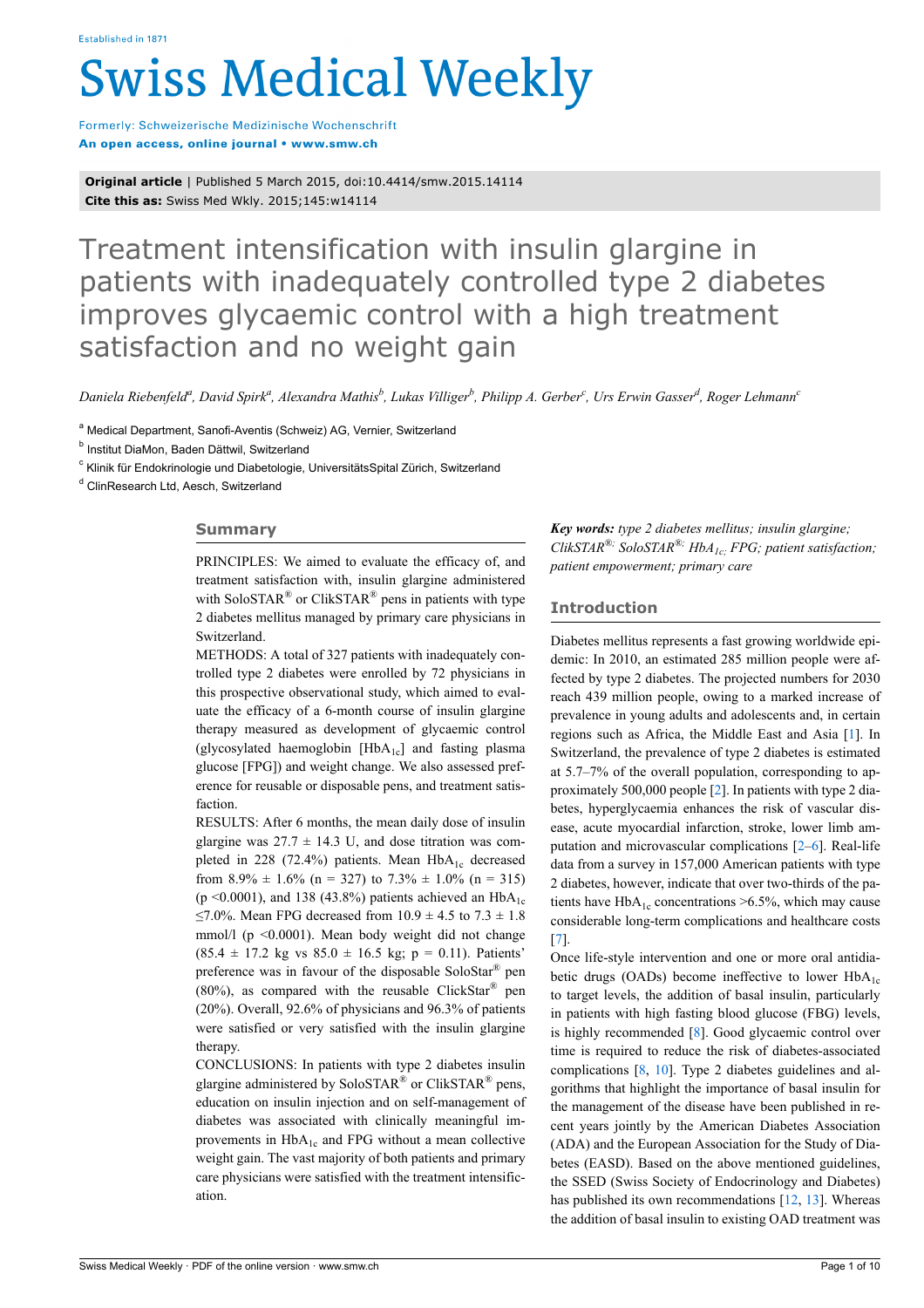recommended in patients with HbA<sub>1c</sub> levels above 7% in the former SSED guidelines from 2009 [\[12](#page-6-6)], individual target levels between 6% and 8% are recommended in the new SSED guidelines published in 2013 [[13\]](#page-6-7).

Clinical trials demonstrated the benefit of insulin glargine, a basal-insulin analogue  $[14]$  $[14]$ , to achieve HbA<sub>1c</sub> levels of <7% in patients with uncontrolled type 2 diabetes mellitus [\[8,](#page-6-4) [15](#page-6-9)–[27\]](#page-7-0). Optimisation and long-term maintenance of glycaemic control with insulin glargine was confirmed in large cohorts of patients with type 2 diabetes [\[10](#page-6-5), [22](#page-7-1), [23](#page-7-2)], and advantages of insulin glargine compared with other insulins and antidiabetic medication were described in several studies [[8,](#page-6-4) [15](#page-6-9), [17,](#page-6-10) [19](#page-6-11), [20,](#page-7-3) [24](#page-7-4), [25\]](#page-7-5).

Patients requiring insulin are challenged by complex interventions for their disease. They have to manage multiple blood glucose measurements and to balance carbohydrate intake and daily insulin injections [[8](#page-6-4)]. Failure to initiate or noncompliance with insulin treatment regimens represents a common and critical issue for reaching therapeutic goals. Insulin use by patients is often limited by factors such as fear of injection and hypoglycaemia, but could also be also related to the injection device itself. Therefore, easy-to-use devices may positively influence physicians' insulin pre-scribing habits and patient compliance [\[8\]](#page-6-4). The convenient and simple handling of SoloSTAR® and ClikSTAR® represents a big step forward towards easy self-management of diabetes and lead to increased treatment adherence and higher patient satisfaction  $[8, 26]$  $[8, 26]$  $[8, 26]$  $[8, 26]$ . Thus, administration of insulin glargine with SoloSTAR® and ClikSTAR® pens contributes to the optimisation of diabetes treatment [[27\]](#page-7-0). In addition, education on self-management of diabetes reflects a further important aspect of the current patient-

centred approach. The later focuses on the patient's needs and abilities with the aim to improve their knowledge and skills, thus enabling better self-management of treatment regimens and life-style interventions [[8](#page-6-4), [28,](#page-7-7) [29](#page-7-8)].

The aim of the present study was to evaluate the efficacy of a 6-month course of insulin glargine therapy measured as development of the glycaemic control  $(HbA<sub>1c</sub>$  and FPG) and weight change. We also assessed, whether patients will choose a reusable or a disposable pen, and the treatment satisfaction with SoloSTAR<sup>®</sup> (disposable pre-filled insulin pen) and ClikSTAR® (reusable insulin pen for 3 ml insulin cartridges) in patients with type 2 diabetes mellitus managed by primary care physicians in various regions of Switzerland.

#### **Patients and methods**

#### **Patients**

Seventy-two physicians in primary medical care across Switzerland participated in the present prospective observational study conducted between November 2009 and September 2011. All patients with poorly controlled type 2 diabetes mellitus despite prior treatment with OAD(s) or insulin were eligible to participate. Inclusion criteria were age >18 years,  $HbA_{1c}$  >7%, and the patient's informed consent. There were no exclusion criteria. The reasons for nonparticipation in the study were not systematically captured. In accordance with local regulations, informed con-

sent was provided by the participating patients. Treatment with insulin glargine (Lantus®, Sanofi-Aventis (Schweiz) AG, Vernier, Switzerland) and pens for subcutaneous administration (SoloSTAR® and ClikSTAR®, Sanofi-Aventis (Schweiz) AG, Vernier, Switzerland) was prescribed as a part of routine medical care and used according to the product information [[30\]](#page-7-9). Participating physicians were encouraged to provide education on the appropriate administration of insulin glargine, the use of pens and concomitant life-style interventions to enable patients to self-manage their disease and to assist patients to choose which pen to use (the disposable (SoloSTAR) or the reuseable (ClikSTAR) pen). Information on self-management of diabetes was at the discretion of the treating physician. The first patient was included in the observation study on 1 November 2009 and the last patient was included on 31 March 2011. With the exception of the first visit and a visit at after 6 months of insulin glargine treatment, there was no systematic monitoring of treatment with insulin glargine other than routine clinical visits as ordered by the participating physicians. The study was approved by an Independent Ethics Committee according to local regulations.

#### **Outcome measures**

Patient demographics, vital signs (systolic and diastolic blood pressure) and lipids (triglycerides, high and low density lipoprotein cholesterol), medical history and complications of diabetes, concomitant diseases, previous treatment of diabetes, and recommended dose titration of insulin glargine were recorded at the baseline (BL) visit. Initial dose, titration scheme and actual dose of insulin glargine were recorded at the follow-up (FU) routine medical care visit after 6 months. The effectiveness parameters  $(HbA<sub>1c</sub>$  and FPG) were recorded at the BL and FU visits. There was no reference laboratory used for the biochemical analysis, but rather the laboratory in the doctor's office or an external laboratory used by the doctor's office. Safety events were reported directly to the Swissmedic Pharmacovigilance centres according to national regulatory requirements. Satisfaction was evaluated using the four-point Likert scale (very dissatisfied, dissatisfied, satisfied, very satisfied) by interview of the patients and by questionnaire for the physicians. The results were entered into the case report form (CRF) directly by participating physicians.

#### **Statistical analysis**

All patients with data records at BL and FU visits were included in the intention-to-treat (ITT) analysis ( $n = 315$ ), and all patients compliant with the eligibility criteria and appropriate visit interval were considered for the per-protocol (PP) analysis ( $n = 300$ ). Baseline characteristics, antidiabetic treatment and safety were assessed in the ITT population. Efficacy  $(HbA_{1c}$  and FPG) and treatment satisfaction were analysed using the PP population. Continuous variables with a normal distribution were described as means with standard deviations (SDs), and group comparisons were performed with the independent or paired ttest; continuous variables with a skewed distribution were presented as median values. Changes in  $HbA_{1c}$  between different titration groups was analysed by using multiple linear regression, controlled for baseline  $HbA_{1c}$  with and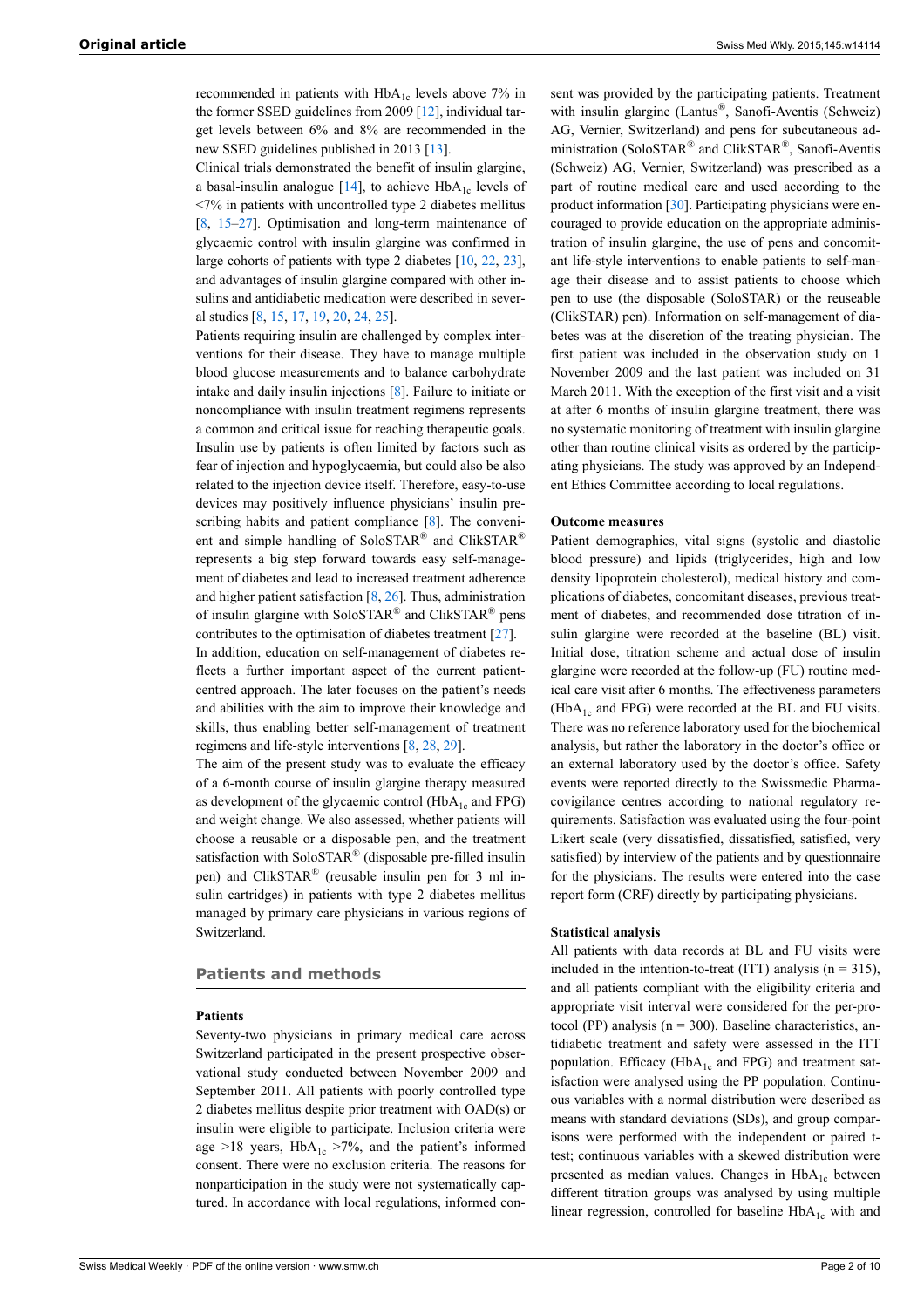Bonferroni-correction of the significance level if more than two groups were compared. Discrete variables were presented as frequencies and percentages, and group comparisons were performed using the chi-square test. All reported p-values are two-sided. Patient data were entered into the CRF directly by the treating physicians. Data management and analysis was performed by Ulrich Kreuter Statistik GmbH, Schwarzenburg. Data were analysed using SAS 9.1, SAS Institute Inc., SAS Campus Drive, Cary, North Carolina 27513, USA.

# **Results**

#### **Patient disposition**

Out of 327 patients included, 12 (3.7%) patients did not return to the FU visit and were considered as lost to followup. In 9 (2.8%) out of 315 patients (ITT) early termination due to intermittent disease, patient's decision, noncompliance or short visit interval (<8 weeks) was recorded. Furthermore, 6 (1.9%) patients with  $HbA_{1c}$  <7.0% at the BL visit (representing a protocol violation) were excluded from the PP population (300 patients). The mean number of patients enrolled per centre was 4.4 (median 4). With regard to the distribution across regions, all major areas and language regions of Switzerland were represented in

Table 1: Demographics, blood pressure, lipids, medical history (mean ± SD) and diabetic complications (No. and %) at the baseline visit (intention to treat population, n =  $315$ ).

| Demographics                                       | No.         | Mean     | <b>Standard deviation</b> |
|----------------------------------------------------|-------------|----------|---------------------------|
| Gender: Female                                     | 147 (46.7%) |          |                           |
| Male                                               | 168 (53.3%) |          |                           |
| Age (years)                                        | 315         | 62.2     | 11.4                      |
| Weight (kg)                                        | 315         | 85.4     | 17.2                      |
| Height (cm)                                        | 315         | 161.1    | 16.3                      |
| Body mass index ( $kg/m2$ )                        | 315         | 29.7     | 5.4                       |
| Smoking (% of study population)                    | 314         | 85(27.1) |                           |
| <b>Blood pressure</b>                              |             |          |                           |
| Systolic blood pressure (mm Hg)                    | 309         | 139.4    | 14.2                      |
| Diastolic blood pressure (mm Hg)                   | 309         | 83.1     | 9.4                       |
| Lipids                                             |             |          |                           |
| Triglycerides (µmol/l)                             | 215         | 2.52     | 1.36                      |
| High density lipoproteins (µmol/l)                 | 210         | 1.18     | 0.62                      |
| Low density lipoproteins (µmol/l)                  | 199         | 3.23     | 1.13                      |
| <b>Medical history</b>                             |             |          |                           |
| Diabetes duration (years)                          |             | 7.26     | 6.28                      |
| Diabetic complications (micro- and macro-vascular) |             | No.      | $\%$                      |
| Retinopathy                                        | 315         | 38       | 12.1                      |
| Nephropathy                                        | 315         | 67       | 21.3                      |
| Known microalbuminuria                             | 315         | 106      | 33.7                      |
| Neuropathy                                         | 315         | 66       | 21.0                      |
| Coronary heart disease                             | 315         | 82       | 26.0                      |
| --- Myocardial infarction                          | 82          | 29       | 35.4                      |
| Stroke                                             | 315         | 5        | 1.6                       |
| Peripheral arterial occlusive disease              | 315         | 22       | 7.0                       |

**Table 2:** Use of antidiabetic drugs prior to enrolment and reasons to change the antidiabetic treatment indicated at baseline visit. Figures represent the number and percent of patients in the intention to treat population ( $n = 315$ ).

| (a) Previous treatments                                         |     |       |                      |                |       |
|-----------------------------------------------------------------|-----|-------|----------------------|----------------|-------|
| <b>Oral antidiabetics</b>                                       | 282 | 89.5% | <b>Insulin</b>       | 47             | 14.9% |
| <b>Metformin</b>                                                | 259 | 82.2% | Short-acting         | 11             | 3.5%  |
| Sulfonylurea                                                    | 126 | 40.0% | Intermediate-acting  | 19             | 6.3%  |
| Glitazones                                                      | 100 | 31.7% | Long-acting          | 30             | 9.5%  |
| Glinides                                                        | 27  | 8.6%  |                      |                |       |
| GLP-1 agonists                                                  | 3   | 1.0%  |                      |                |       |
| DPP-4 Inhibitors                                                | 53  | 16.8% |                      |                |       |
| (b) Reasons to change treatment                                 |     |       |                      |                |       |
| <b>Oral antidiabetics</b>                                       | 282 | 89.5% | <b>Insulin</b>       | 47             | 14.9% |
| Not on target                                                   | 230 | 81.6% | Not on target        | 35             | 74.5% |
| Hypoglycaemia                                                   | 5   | 1.8%  | Hypoglycaemia        | 9              | 19.1% |
| Skin irritation                                                 | 9   | 3.2%  | Skin irritation      | $\overline{2}$ | 4.3%  |
| Other adverse events                                            | 21  | 7.4%  | Other adverse events |                | 2.1%  |
| Dissatisfaction                                                 | 30  | 10.6% | Dissatisfaction      |                | 2.1%  |
|                                                                 |     |       | Pen                  |                | 2.1%  |
| DPP-4 = dipeptidyl peptidase-4; GLP-1 = glucagon-like peptide-1 |     |       |                      |                |       |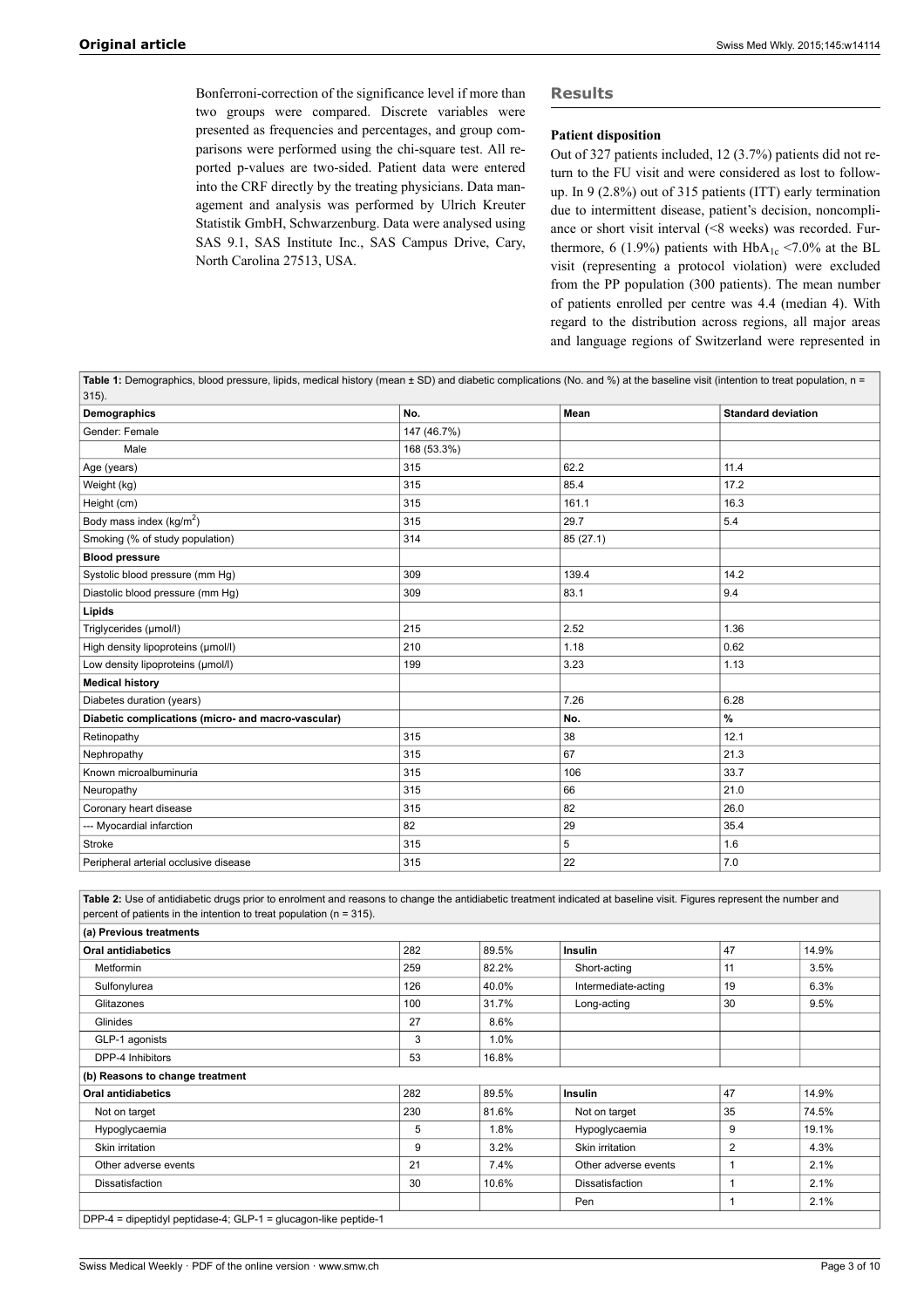this study: 244 (77.5%) patients were included from the German-speaking, 39 (12.4%) from the French-speaking, and 32 (10.1%) from the Italian-speaking parts of Switzerland.

#### **Demographics and disease characteristics**

Baseline characteristics are presented in table 1. The mean age ( $\pm$ SD) was 62.2  $\pm$  11.4 years (range 17–92 years) and



#### **Figure 1**

Assessment of efficacy (blood glucose control) by physician, evaluation of satisfaction with therapy and device by patients: Proportions of physicians and patients who were "very satisfied", "satisfied", "dissatisfied" or "very dissatisfied" (per protocol population,  $n = 300$ )



#### **Figure 2**

Weight change in relation to improvement of  $HbA_{1c}$ . Correlation of weight change and change in  $HbA_{1c}$ , p = 0.01.



#### **Figure 3**

Improvement of  $HbA_{1c}$  with the different titration schemes. A) Physician = titration managed by physician ( $n = 221$ ), patient = titration managed by patient ( $n = 91$ );  $p = 0.049$ , adjusted for baseline  $HbA_{1c}$ .

B) Improvement of HbA<sub>1c</sub> in the different titration groups.  $1 =$ change of 2 U every 3 days ( $n = 58$ ), 2 = weekly adjustment ( $n =$ 230),  $2 =$  other titration scheme (n = 27),  $p =$  not significant, adjusted for baseline  $HbA_{1c}$ .

C) Titration end not reached ( $n = 87$ ), Titration end reached ( $n =$ 228); p < 0.001, adjusted for baseline  $HbA_{1c}$ .

the mean body mass index (BMI) was  $29.7 \pm 5.4$  (range 17–56). The mean systolic and diastolic blood pressures were  $139 \pm 14$  and  $83 \pm 9$  mm Hg, respectively, the mean concentrations of triglycerides (TG), high density lipoprotein (HDL) and low density lipoprotein (LDL) cholesterol were  $2.52 \pm 1.36$  µmol/l,  $1.18 \pm 0.62$  µmol/l and  $3.23 \pm 1.36$ 1.13 µmol/l, respectively. The average time from the diagnosis of diabetes was  $7.3 \pm 6.3$  years and the following diabetic complications were reported at baseline: microalbuminuria (33.7%), coronary heart disease (26.0%) including myocardial infarction in 9.2%), peripheral arterial occlusive disease (7.0%), stroke (1.6%), neuropathy (21.3%), nephropathy (21.0%) and retinopathy (12.1%). In total, 27.0% of patients were smokers.

#### **Treatments**

At the BL visit, 282 (89.9%) patients were treated with one or more OADs and 47 (14.9%) patients with insulin. The proportions of patients using metformin, sulfonylureas, glitazones, DPP-4–inhibitors, glinides, GLP-1–agonists and any insulin are shown in table 2a. Sulfonylureas were prescribed initially to 126 (40.0%) patients and at 6 months to 87 patients (27.6%), of whom 5 had a dose reduction, and 3 were additionally started on sulfonylureas. The reasons to change OAD or insulin treatment are summarised in table 2b.

# **Titration of insulin glargine and therapeutic education of patients**

The initial dose of insulin glargine was either 10 U (61.9%) or 0.2 U/kg (26.7%) according to protocol, and in 11.4% of the patients the initial insulin dose was higher (mean  $\pm$ SD 16.5  $\pm$  8.6 U), mostly in patients that were previously on insulin treatment. The titration of glargine was managed by physicians (71.1%) or by patients (28.9%), either with weekly adjustment (73.0%) or a change of 2 U every 3 days (18.4%), and was completed at the FU visit after 6 months in 72.4% of the patients. These patients had a lower  $HbA_{1c}$  level as compared with the patients not finishing titration (fig. 3C). The insulin dose was adjusted according to two established algorithms, which could be chosen by the physician: Once weekly, based on the FPG values during the two previous days (table 3) or, more simply, an increase of 2 U every three days, if the FBG was not on target. The titration scheme was not associated with a different  $HbA_{1c}$  (fig. 3B). However, titration by the physician resulted in a slightly higher  $HbA_{1c}$  improvement as compared with titration by the patient (fig. 3A). The mean daily dose of insulin glargine was  $27.7 \pm 14.3$  U and the mean duration of treatment was  $178 \pm 56$  days. ClickSTAR<sup>®</sup> and SoloSTAR® pens were used in 20% and 80% of patients, respectively. The proportion of patients treated with OADs remained stable during the study period (89.9% at BL vs 88.9% at the FU visit).

At the BL visit, education on self-management of diabetes was carried out in 303 (96.2%) patients, mainly by physicians (95.4%), diabetes experts (37.3%), diet experts (28.1%) and psychotherapists (1.0%). A similar pattern of educational support was recorded at the FU visit.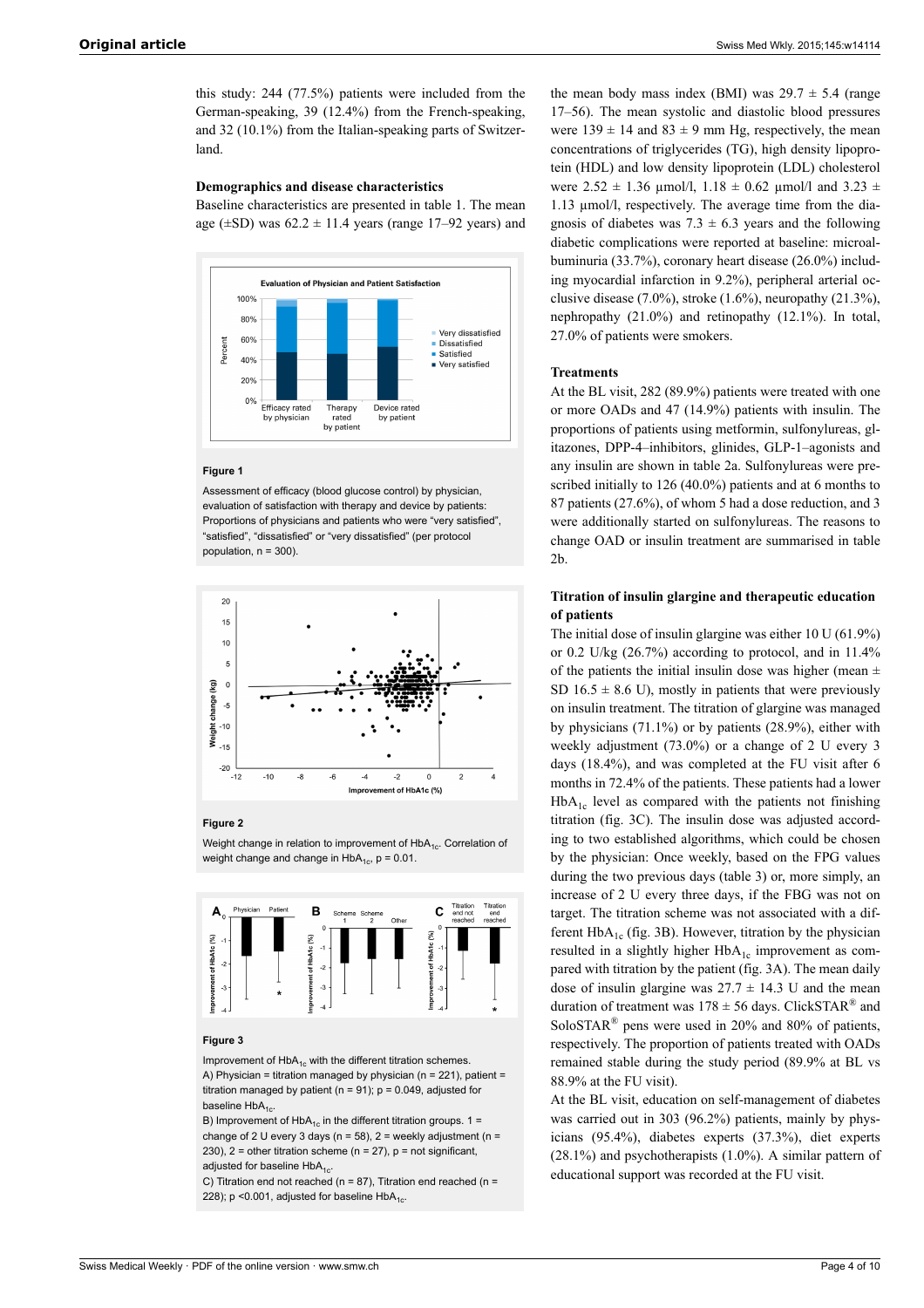# **Efficacy**

In the ITT population, the mean  $HbA_{1c}$  decreased from  $8.9\% \pm 1.6\%$  at the BL visit to  $7.3\% \pm 1.0\%$  at the FU visit, resulting in a significant difference of  $-1.6\% \pm 1.7\%$ (p < 0.0001). The mean FPG decreased from  $10.8 \pm 4.4$ mmol/l at the BL visit to  $7.3 \pm 1.8$  mmol/l at the FU visit with a significant change of  $-3.6 \pm 4.5$  mmol/l (p < 0.0001). The proportion of patients with an HbA<sub>1c</sub> level  $\leq$ 7.0% increased from 4.8% to 43.8% ( $p \le 0.0001$ ), and the proportion of patients with FPG ≤7.0 mmol/l increased from 9.6% to  $50.3\%$  (p  $\leq 0.0001$ ). The mean body weight remained stable during the study period (85.4  $\pm$  17.2 kg at the BL vs  $85.0 \pm 16.5$  kg at the FU visit;  $p = 0.11$ ).

In the PP population, the mean  $HbA_{1c}$  decreased from 8.9%  $\pm$  1.6% at the BL visit to 7.3%  $\pm$  1.0% at the FU visit resulting in a significant difference of  $-1.6\% \pm 1.7\%$  (p <0.0001) (table 4). At the BL visit, the mean  $HbA_{1c}$  correlated significantly ( $p = 0.022$ ) with age group, being the highest  $(9.5\% \pm 1.8\%)$  in patients ≤49 years and the lowest  $(8.6\% \pm 1.8\%)$ 1.4%) in patients  $\geq$  70 years. The differences from the BL visit to the FU visit showed a trend ( $p = 0.19$ ) to greatest prominence in the youngest compared with the oldest age, resulting in a similar mean  $HbA_{1c}$  at the FU visit (table 4c). The mean FPG decreased from  $10.9 \pm 4.5$  mmol/l at the BL visit to  $7.3 \pm 1.8$  mmol/l at the FU visit with a significant change of  $-3.6 \pm 4.6$  mmol/l (p <0.0001). The proportion of patients with an  $HbA_{1c}$  level ≤7.0% increased from  $3.0\%$  to  $45.3\%$  (p < 0.0001), and the proportion of patients with FPG  $\leq$ 7.0 mmol/l increased from 9.2% to 50.7% (p <0.0001). The mean body weight remained stable during

the study period (85.4  $\pm$  17.2 kg at BL vs 85.0  $\pm$  16.5 kg at the FU visit;  $p = 0.11$ ) (fig. 2).

#### **Tolerability**

At the beginning of this prospective observational study, participating physicians were informed about their obligation to report spontaneous serious safety events directly to the Swissmedic Pharmacovigilance centres using the specific Swissmedic form. Hypoglycaemia was reported in one (0.3%) patient in the comment section of the CRF. Otherwise, no adverse drug reactions have been documented.

#### **Outcomes assessments and patient satisfaction**

Overall, 92.7% of treating physicians and 96.3% of patients were satisfied or very satisfied with the insulin glargine therapy (fig. 1); 45.3% physicians and 50.3% patients were satisfied whilst 47.3% physicians and 46.0% patients were very satisfied with the insulin glargine therapy. Similarly, 99.0% of patients were satisfied or very satisfied with the use of SoloSTAR<sup>®</sup> or ClikSTAR<sup>®</sup> pens; 46.3% patients were satisfied and 52.7% were very satisfied with the So- $\text{loSTAR}^{\circledR}$  or ClikSTAR<sup>®</sup> pens. The patients' preference was in favour for the disposable SoloSTAR<sup>®</sup> pen (80%), as compared with the reusable ClickSTAR<sup>®</sup> pen (20%).

#### **Discussion**

In this prospective, observational study conducted in a large cohort of patients with previously uncontrolled type

|                                |           | Figures represent the number and percent of patients of the per protocol population ( $n = 300$ ). |            |             |                |             |
|--------------------------------|-----------|----------------------------------------------------------------------------------------------------|------------|-------------|----------------|-------------|
| (a) Mean values                | Visit     | No.                                                                                                | Mean       | SD          | 95% confidence | p-value     |
|                                |           |                                                                                                    |            |             | interval       |             |
| $HbA_{1c}$ (%)                 | <b>BL</b> | 300                                                                                                | 8.9        | 1.6         | $8.7 - 9.1$    |             |
|                                | <b>FU</b> | 300                                                                                                | 7.3        | 1.0         | $7.1 - 7.4$    |             |
| Difference                     | $FU - BL$ | 300                                                                                                | $-1.6$     | 1.7         | $1.8 - 1.5$    | < 0.0001    |
| FPG (mmol/l)                   | <b>BL</b> | 295*                                                                                               | 10.9       | 4.5         | $10.4 - 11.4$  |             |
|                                | <b>FU</b> | 294*                                                                                               | 7.3        | 1.8         | $7.0 - 7.5$    |             |
| Difference                     | $FU - BL$ | 293*                                                                                               | $-3.7$     | 4.6         | $4.2 - 3.1$    | < 0.0001    |
| (b) Distribution               | Visit     | No.                                                                                                | ≤6.5%      | ≤7.0%       | ≤8.0%          | $>8.0\%$    |
| $HbA_{1c}$ (%)                 | <b>BL</b> | 300                                                                                                | $0(0.0\%)$ | $9(3.0\%)$  | 97 (32.3%)     | 194 (64.7%) |
|                                | <b>FU</b> | 300                                                                                                | 63 (21.0%) | 73 (24.3%)  | 122 (40.7%)    | 42 (14.0%)  |
|                                |           |                                                                                                    | $≤5.5$     | ≤7.0        | ≤8.0           | >8.0        |
| FPG (mmol/l)                   | <b>BL</b> | 295*                                                                                               | $4(1.4\%)$ | 23 (7.8%)   | 38 (12.9%)     | 230 (78.0%) |
|                                | <b>FU</b> | 294*                                                                                               | 37 (12.6%) | 112 (38.1%) | 78 (26.5%)     | 67 (22.8%)  |
| HbA <sub>1c</sub> by age group | Visit     | Age group                                                                                          | No.        | Mean        | SD             | p-value     |
| $HbA_{1c}$ (%)                 | BL        | $\leq 49$                                                                                          | 35         | 9.5         | 1.8            |             |
|                                |           | $50 - 59$                                                                                          | 77         | 9.1         | 1.9            |             |
|                                |           | $60 - 69$                                                                                          | 108        | 8.8         | 1.4            |             |
|                                |           | $\geq 70$                                                                                          | 80         | 8.6         | 1.4            | 0.022       |
| $HbA_{1c}$ (%)                 | <b>FU</b> | ≤49                                                                                                | 35         | 7.5         | 0.9            |             |
|                                |           | $50 - 59$                                                                                          | 77         | 7.2         | 0.9            |             |
|                                |           | $60 - 69$                                                                                          | 108        | 7.2         | 0.8            |             |
|                                |           | $\geq 70$                                                                                          | 80         | 7.2         | 1.1            | 0.49        |
| $HbA_{1c}$ (%)                 | $FU - BL$ | ≤49                                                                                                | 35         | $-2.1$      | 1.9            |             |
|                                |           | $50 - 59$                                                                                          | 77         | $-1.8$      | 2.1            |             |
|                                |           | $60 - 69$                                                                                          | 108        | $-1.6$      | 1.3            |             |
|                                |           | $\geq 70$                                                                                          | 80         | $-1.4$      | 1.6            | 0.19        |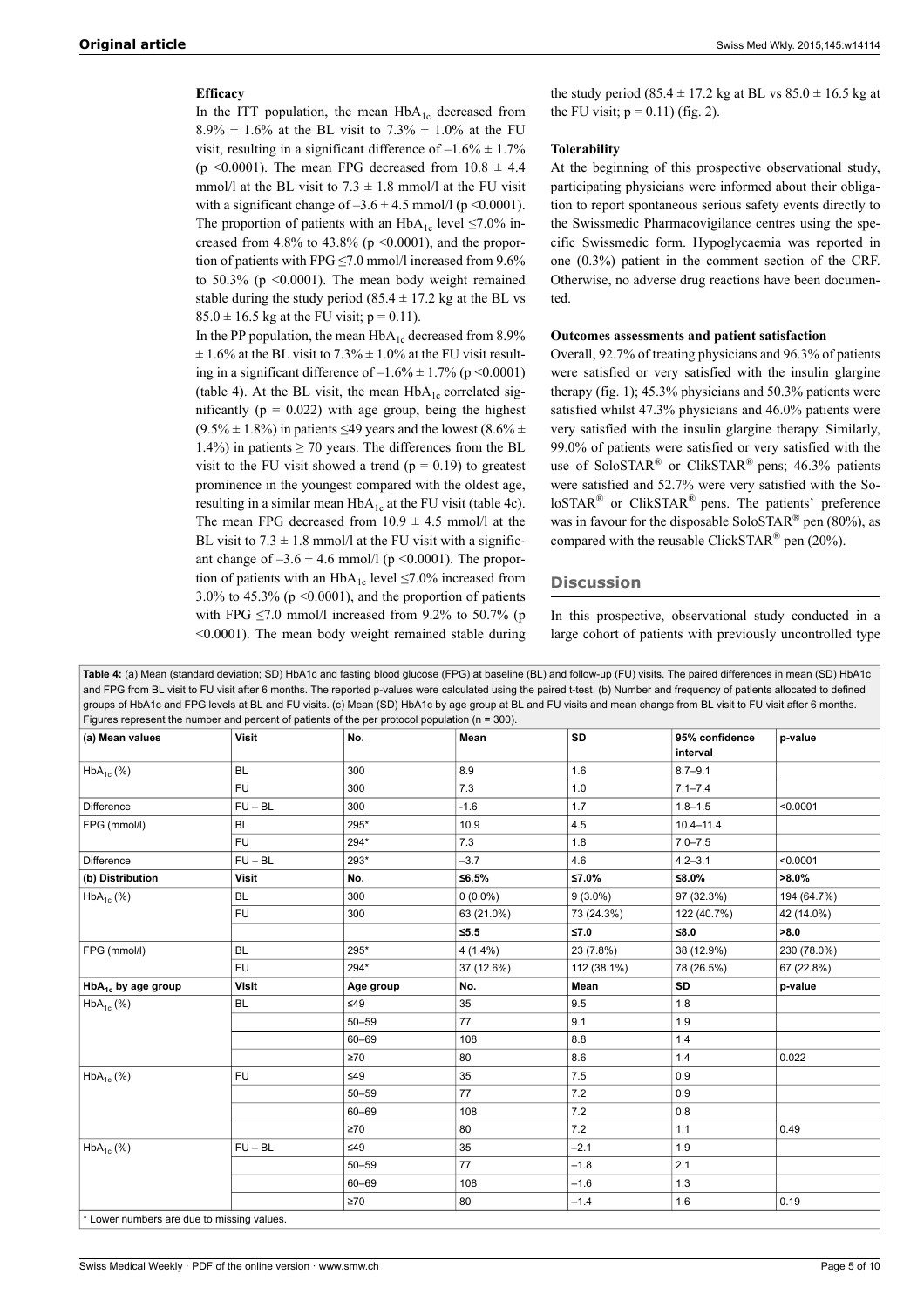2 diabetes mellitus in a primary care setting, a 6-month course of insulin glargine administered with SoloSTAR® or ClikSTAR® pens, and education on insulin injection with these devices and on self-management of diabetes was associated with a clinically relevant improvement in glycaemic control (fasting plasma glucose and  $HbA_{1c}$ ) without an increase in mean body weight of the entire cohort. The vast majority of patients and physicians were satisfied with the treatment.

# **Comparison of randomised studies with real world results of this observational study**

Our study presents "real world" results of a patient-centred approach encompassing treatment with insulin glargine using ClickSTAR<sup>®</sup> and SoloSTAR<sup>®</sup> pens and education by physicians to enable patients to self-manage the disease. Initiation of insulin glargine treatment and dose titration was managed in 73% of patients according the scheme of Riddle et al. [\[15](#page-6-9)] and in 18% of patients following the scheme of the ADA/EASD [\[11\]](#page-6-12). Interestingly, self-management of dose titration was reported more frequently in the present study than in a previous study [\[22](#page-7-1)] conducted between 2005 and 2007 in Switzerland (29% vs 17%). This observation mirrors a trend in the medical community to increasingly promote therapeutic education and self-empowerment of patients. However, our results demonstrate that titration by the physician resulted in a slightly higher improvement of  $HbA_{1c}$ , in contrast to the choice of titration scheme, which did not influence the outcome. The titration was completed after 6 months in 72% of patients with a mean insulin glargine dose of  $27.7 \pm 14.3$  U, corresponding to a mean of  $0.32 \pm 0.17$  U/kg. This resembles the lower range of insulin replacement in patients with initial treatment intensification. The patients who completed the titration scheme had a significantly lower  $HbA_{1c}$  level.

In agreement with results from large clinical trials  $[15, 17, 17]$  $[15, 17, 17]$  $[15, 17, 17]$  $[15, 17, 17]$ [20](#page-7-3), [21](#page-7-7)], treatment with insulin glargine during a period of 24 weeks resulted in a clinically relevant decrease in  $HbA_{1c}$ and FPG. Surprisingly, despite a marked improvement in glycaemic control, body weight remained stable during the treatment period in our study, which supports the argument that weight gain is not always a complication of insulin treatment, particularly when using not very high insulin doses.

The SSED guidelines of 2009 [\[12](#page-6-6)], which applied when the study started, recommended an  $HbA_{1c}$  target level of  $\leq$ 7.0%, and the current SSED guidelines [[13\]](#page-6-7) recommend an individual target level of 6% to 8%, whereas for most of the patients a value of  $\leq$ 7.0% is still desirable nowadays. In our study, 45% of patients achieved an  $HbA_{1c}$  level of ≤7.0%. The mean HbA<sub>1c</sub> level after 6 months treatment

| <b>Table 3:</b> Weekly insulin titration schedule based on self-measured |                                |  |  |  |
|--------------------------------------------------------------------------|--------------------------------|--|--|--|
| fasting blood glucose (FBG) [15].                                        |                                |  |  |  |
| Average FBG during the past 2                                            | Change in insulin dose (U/day) |  |  |  |
| days                                                                     |                                |  |  |  |
| $\geq$ 10 mmol/l                                                         | 8                              |  |  |  |
| $7.8 - 9.9$ mmol/l                                                       | 6                              |  |  |  |
| $6.7 - 7.7$ mmol/l                                                       | 4                              |  |  |  |
| $5.6 - 6.6$ mmol/l                                                       | 2                              |  |  |  |
| $4.5 - 5.5$ mmol/l                                                       | 0                              |  |  |  |
| $<$ 4.5 mmol/l                                                           | $-2$                           |  |  |  |

with insulin glargine was  $7.3\% \pm 1.0\%$  and was similar across all age groups. A similar response rate was observed in previous studies  $[20, 21]$  $[20, 21]$  $[20, 21]$  $[20, 21]$  $[20, 21]$ , whereas response rates between 60% to 77% were reported elsewhere [[15,](#page-6-9) [22](#page-7-1)].

Recent studies (ACCORD, ADVANCE und VADT) [[32–](#page-7-10)[34](#page-7-11)] resulted in the new joint recommendations from the American Diabetes Association (ADA) and the European Association for the Study of Diabetes (EASD) [[8](#page-6-4)] with individual aims for  $HbA_{1c}$  of higher than <7% in patients with pre-existing cardiovascular complications, long duration of diabetes and a history of hypoglycaemia. During our study these recommendations [\[8\]](#page-6-4) were not yet available. The ideal  $HbA_{1c}$  range now recommended is between 6%–7.5% with the lowest complications at an  $HbA_{1c}$  of 6.5% for microvascular and 7% for macrovascular complications. Only for a short diabetes duration without cardiovascular complications and without frequent hypoglycaemia is an  $HbA_{1c}$  of <7% still recommended.

Aggressive treatment with an HbA<sub>1c</sub> target of ≤6.5% was shown to have an increased risk of mortality, probably because of hypoglycaemia. In our study, the median duration of diabetes was 6.2 years (and a large proportion of patients already had cardiovascular disease at the time of enrolment, suggesting a study population at high risk for cardiovascular events). We did not analyse individual patient's HbA<sub>1c</sub> targets, but obviously, many physicians chose a less stringent target in patients with a longer duration of the disease even before the new recommendations were published. Otherwise, the proportion of patients in whom the dose titration was deemed to be completed would have been higher than 72%.

#### **Limitations of the study**

The absence of any further safety information represents the major limitation of this study, in particular the lack on hypoglycaemic events. Since this is a prospective observational study, serious adverse events such as hypoglycaemia have to be reported directly to Swissmedic Pharmacovigilance centres and can, therefore, not be analysed. One single report of hypoglycaemia, considered to be non serious was recorded by a physician as a comment in the CRF. The fact that no more comments on serious events were reported in the CRF, could be for various reasons: (a) an indication that the primary care physicians adopted a less aggressive and therefore safe titration method, or (b) patients chose a lower insulin dose than prescribed by the physician or suggested by the algorithm scheme, as documented by the low mean insulin dose at the end of follow-up of 28 units, which corresponds to only nine titration steps by two units, whereas 26 or 60 steps would have been possible according to the two different titration algorithms suggested. There was no systematic monitoring of insulin glargine treatment during the 6-month observation other than routine clinical visits at baseline and at the end of the study period. The fact that no reference laboratory was involved and the participating physicians used their own arrangements for measuring blood sugar parameters represents a limitation of the study because of potential differences in measurement methods and bias, but it will most likely not affect the calculated differences. Since the  $HbA_{1c}$  at baseline was 8.9% in the present study, we considered it unethical not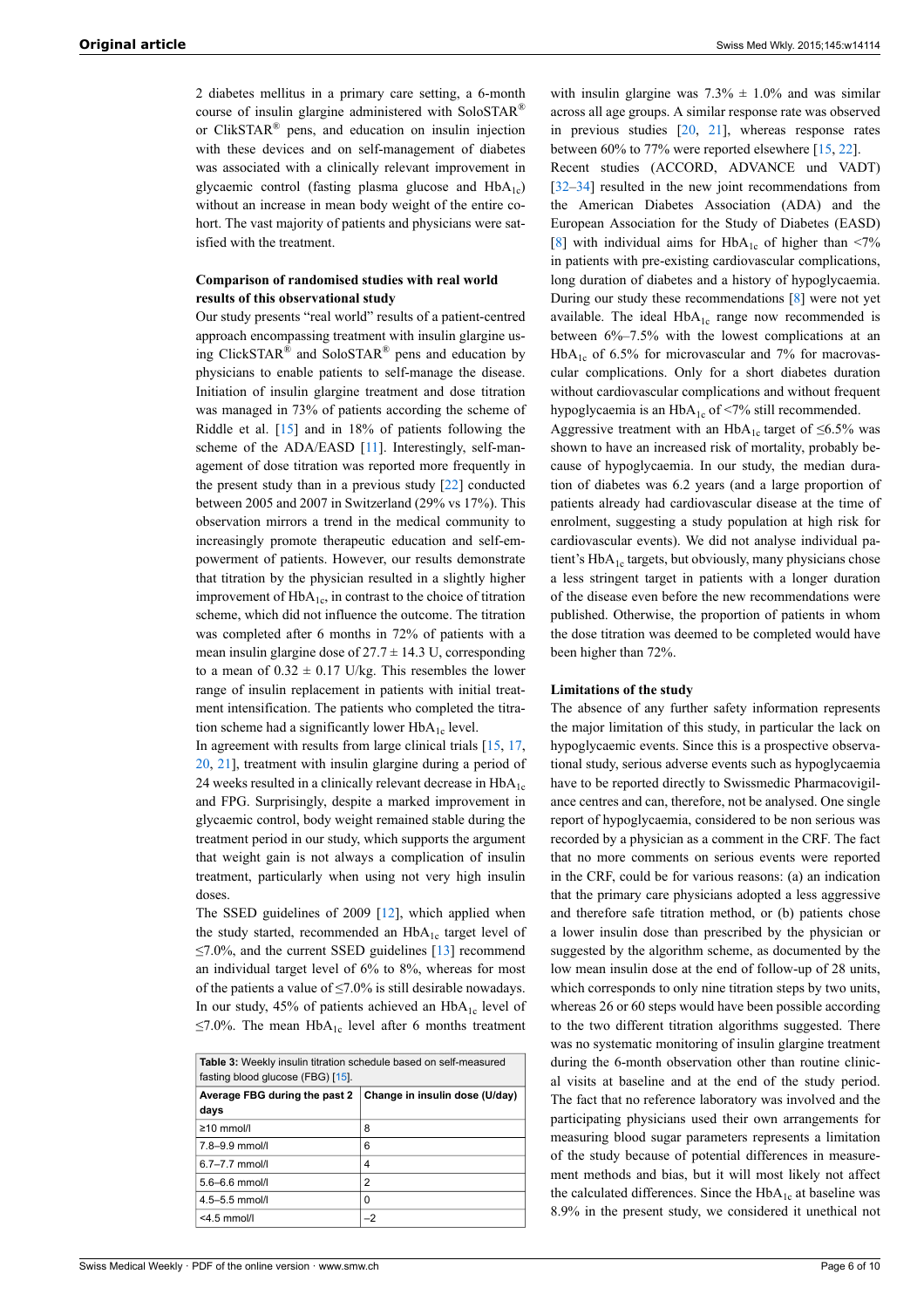<span id="page-6-1"></span>to give insulin in this group of patients with a long diabetes duration. Therefore, the study lacks a direct comparison group. Although we have included more than 300 patients treated by 72 different physicans from all three major language regions of Switzerland, further studies in randomised populations would be needed before the results can be applied to the wider type 2 diabetes population in Switzerland.

#### **Treatment satisfaction**

<span id="page-6-2"></span>As in a previous study [[22\]](#page-7-1), the vast majority of treating physicians and patients were satisfied or very satisfied with the insulin glargine therapy. It is interesting that 80% of patients chose a disposable pen for initial insulin treatment. In addition, 99% of patients were satisfied or very satisfied with use of the SoloSTAR<sup>®</sup> or ClikSTAR<sup>®</sup> pens in the present study. The preference for disposable pens and the satisfaction underlines the simplicity of education in the handling of these devices and their acceptance by the patients.

<span id="page-6-4"></span><span id="page-6-3"></span>Whereas randomised comparative trials reflect a methodical approach with defined patient populations, systematic data collection and head-to-head comparisons of treatments, "real life" outcomes generated in observational studies provide insights into day-to-day medical practice in unselected patient populations.

<span id="page-6-12"></span><span id="page-6-5"></span>**In conclusion,** treatment with insulin glargine administered with SoloSTAR<sup>®</sup> or ClikSTAR<sup>®</sup> pens and education on insulin injection with these devices and on self-management of diabetes was associated with clinically meaningful improvements in  $HbA_{1c}$  and fasting plasma glucose without a mean collective weight gain during a 6-month study period in patients with type 2 diabetes mellitus, who has previously failed to reach local targets under OAD treatment. In primary care practice, this treatment offers good glycaemic control at a stable body weight, thus contributing to a high satisfaction of both patients and treating physicians.

<span id="page-6-6"></span>**Acknowledgement:** We thank Ulrich Kreuter Statistik GmbH, Schwarzenburg for the statistical analysis.

<span id="page-6-9"></span><span id="page-6-8"></span><span id="page-6-7"></span>**Funding / potential competing interests:** This study was funded by Sanofi-Aventis (Schweiz) AG. Dr. Daniela Riebenfeld and Dr. David Spirk are employees of Sanofi-Aventis (Schweiz) AG. Dr. Urs Gasser received consultant fees. Dr. Alexandra Mathis has no competing interests to declare. Dr. Lukas Villiger has received grants for educational programs & fees for advisory boards from Sanofi and other companies. Prof. Roger Lehmann has received honoraria for speaker activity, advisory boards and consultancy from Sanofi and other companies. **Authors' contribution:** DR and DS contributed equally.

<span id="page-6-10"></span>*Correspondence: Professor Roger Lehmann, MD, Klinik für Endokrinologie und Diabetologie, UniversitätsSpital Zürich, CH-8091 Zürich, Switzerland, [roger.lehmann\[at\]usz.ch](mailto:roger.lehmann@usz.ch)*

#### **References**

<span id="page-6-11"></span><span id="page-6-0"></span>1 Magliano DJ, Zimmet PZ. The worldwide epidemiology of type 2 diabetes mellitus, present and future perspectives. Nat Rev Endocrinol. 2011;8(4):228–36.

- 2 Kaiser A, Vollenweider P, Waeber G, Marques-Vidal P. Prevalence, awarness and treatment of type 2 diabetes mellitus in Switzerland: the CoLaus study. Diabet Med. 202;29:190–7.
- 3 Stratton IM, Adler AI, Neil HAW, Matthews DR, Manley SE, Cull CA, et al. Association of glycaemia with macro- vascular and microvascular complications of type 2 diabetes (UKPDS 35): prospective observational study. BMJ. 2000;321:405–12.
- 4 Saydah S, Tao M, Imperatore G, Gregg E. GHb level and subsequent mortality among adults in the U.S. Diabetes Care. 2009;32:1440–6.
- 5 Sarwar N, Gao P, Seshasai SR, Gobin R, Kaptoge S, Di Angelantonio E, et al. Emerging Risk Factors Collaboration. Diabetes mellitus, fasting blood glucose concentration, and risk of vascular disease: a collaborative meta-analysis of 102 prospective studies. Lancet. 2010;375:2215–22.
- 6 Gerstein HC, Islam S, Anand S, Almahmeed W, Damasceno A, Dans A, et al. Dysglycaemia and the risk of acute myocardial infarction in multiple ethnic groups: an analysis of 15,780 patients from the INTERHEART study. Diabetologia. 2010;53:2509–17.
- 7 Blonde L. State of diabetes health. 2006 Available from [www.stateofdiabetes.com/state\\_compare.htm.](http://www.stateofdiabetes.com/state_compare.htm)
- 8 Inzucchi SE, Bergenstal RM, Buse JB, Diamant M, Ferrannini E, Nauck M, et al.; American Diabetes Association (ADA); European Association for the Study of Diabetes (EASD). Management of hyperglycemia in type 2 diabetes: a patient-centered approach: position statement of the American Diabetes Association (ADA) and the European Association for the Study of Diabetes (EASD). Diabetes Care. 2012;35(6):1364–79 / Diabetologia. 2012;55(6):1577–96.
- 9 Aschner P, Chan J, Owens DR, Picard S, Wang E, Dain M-P, et al., on behalf of the EASIE investigators. Insulin glargine versus sitagliptin in insulin-naive patients with type 2 diabetes mellitus uncontrolled on metformin (EASIE): a multicentre, randomised open-label trial. Lancet. 2012;379:2262–6229.
- 10 Riddle C (on behalf of the ORIGIN trial investigators). Characteristics Associated With Maintenance of Mean A1C <6.5% in People with Dysglycemia in the ORIGIN Trial. Diabetes Care. 2013;36(10):2915–22.
- 11 Nathan DM, Buse JB, Davidson MB, Ferrannini E, Holman RR, Sherwin R, et al. Medical management of hyperglycaemia in type 2 diabetes mellitus: a consensus algorithm for the initiation and adjustment of therapy: a consensus statement from the American Diabetes Association and the European Association for the Study of Diabetes. American Diabetes Association, European Association for the Study of Diabetes. Diabetologia. 2009;52(1):17–30.
- 12 Philippe J, Brändle M, Carrel J, Diem P, Keller U, Kuntschen F, et al. Massnahmen zur Blutzuckerkontrolle bei Patienten mit Typ-2–Diabetes-Mellitus: Consensus Statement der Schweizerischen Gesellschaft für Endokrinologie und Diabetes (SGED): Schweiz Med Forum. 2009;9(3):50–5. German.
- 13 Lehmann R, Henzen Ch, Christ E. Neue Richtlinien der SGED/SSED zur Therapie des Typ 2 Diabetes mellitus. info@herz+gefäss 2013;4:20–4. German.
- 14 Wang F, Vergara CM. Insulin glargine: a systematic review of a longacting insulin analogue. Clin Ther. 2003;25:1541–77.
- 15 Riddle MC, Rosenstock J, Gerich J. The Treat-to-Target Trial: Randomised addition of Glargine or human NHP insulin to oral therapy of type 2 diabetic patients Diabetes Care. 2003;26(11):3080–6.
- 16 Yki-Jarvinen H, Yki-Järvinen H, Juurinen Ll, Alvarsson M, Bystedt T, Davies M, et al. Initiate Insulin by Aggressive Titration and Education (Initiate a Randomized Study to Compare Initiation of Insulin Combination Therapy in Type 2 Diabetic Patients Individually And in Groups. Diabetes Care. 2007;30:1364–70.
- 17 Bretzel RG, Nuber U, Landgraf W, Owens DR, Bradley C, Linn Th. Once-daily basal insulin glargine versus thrice-daily prandial insulin lispro in people with type 2 diabetes on oral hypoglycaemic agents (APOLLO): an open randomised controlled trial. Lancet. 2008;371:1073–84.
- 18 Fritsche A. Langwirkende Analoginsuline: Ergebnisse mit Insulin glargine: Dtsch Med Wochenschr. 2008;133:S101–S105. German.
- 19 Davies M, Lavalle-Gonzalez F, Storms F, Gomis R. (on behalf of the AT.LANTUS Study Group). Initiation of insulin glargine therapy in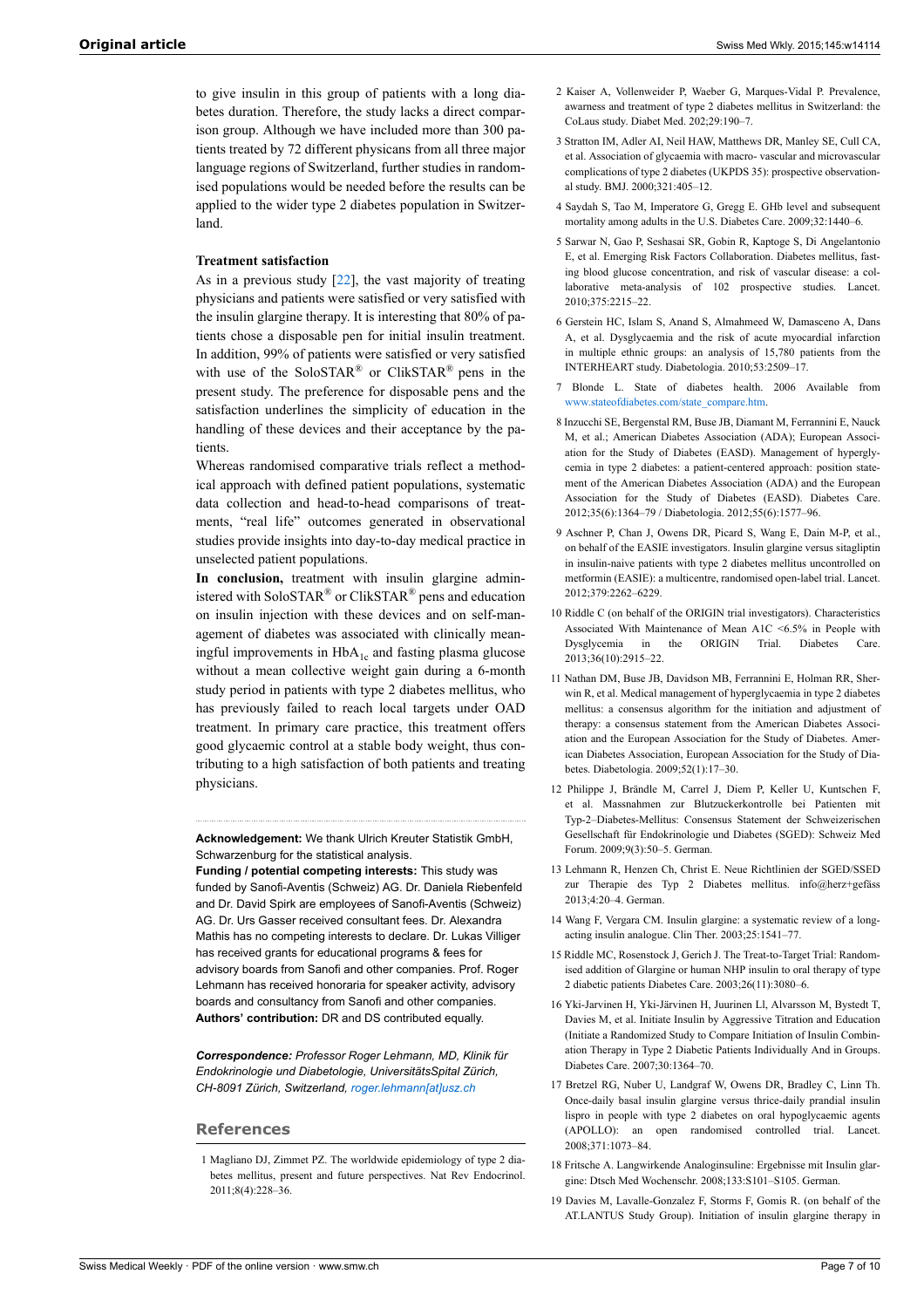type 2 diabetes subjects suboptimally controlled on oral anti-diabetic agents: results from the AT.LANTUS trial. Diabetes, Obesity and Metabolism. 2008;10:387–99.

- <span id="page-7-6"></span><span id="page-7-3"></span><span id="page-7-0"></span>20 Rosenstock M, Davies P, Home D, Larsen J, Koenen C, Schernthaner G. A randomised, 52-week, treat-to-target trial comparing insulin detemir with insulin glargine when administered as add-on to glucose-lowering drugs in insulin-naive people with type 2 Diabetes. Diabetologia. 2008;51:408–16.
- <span id="page-7-8"></span><span id="page-7-7"></span>21 Fonseca V, J. Gill J, Zhou R, Leahy J. An analysis of early insulin glargine added to metformin with or without sulfonylurea: impact on glycaemic control and hypoglycaemia. Diabetes Obes Metab. 2011;13:814–22.
- <span id="page-7-9"></span><span id="page-7-1"></span>22 Spirk D, Lareida J, Scheidegger K, Diem P. Optimierung der glykämischen Kontrolle und Dosistitration mit Insulin Glargine (Lantus® ) durch frei praktizierende Ärzte in der Schweiz: Resultate des OPTI-LAN Praxiserfahrungsberichtes. Praxis. 2009;98:315–20. German.
- <span id="page-7-10"></span><span id="page-7-2"></span>23 Gerber P, Spirk D, Braendle M, Thoenes M, Lehmann R, Keller U. Regional differences of glycaemic control in patients with type 2 diabetes mellitus in Switzerland. Swiss Med Wkly. 2011, doi:10.4414/ smw.2011.13218
- <span id="page-7-4"></span>24 Home PD, Fritsche A, Schinzel S, Massi-Benedetti M. Meta-analysis of individual patient data to assess the risk of hypoglycaemia in people with type 2 diabetes using NPH insulin or insulin glargine. Diabetes Obes Metab. 2010;12:772–9.
- <span id="page-7-11"></span><span id="page-7-5"></span>25 Polonsky W, Traylor L, Wei W, Shi R, Ameer B, Vlajnic A, et al. More satisfied, but why? A pooled patient-level analysis of treatment satisfaction following the initiation of insulin glargine versus comparators in insulin-naïve patients with type 2 diabetes mellitus. Diabetes Obes Metab. 2013; doi: 10.1111/dom.12214.
- 26 Hancu N, Czupryniak L, Genestin E, Sourij H. A Pan-European and Canadian prospective survey to evaluate patient satisfaction with the SoloSTAR insulin injection device in type 1 and type 2 diabetes. J Diabetes Sci Technol. 2011;5:1224–34. German.
- 27 Böhler S, Landgraf W, Schreiber SA. Bewertung des neuen Insulin-Fertigpens und Injektionsgewohnheiten von Diabetikern in der täglichen Praxis. MMW-Fortschritte der Medizin Originalen 2009;IV:179–87. German.
- 28 Lagger G, Zoltan P, Golay A. Efficacy of therapeutic patient education in chronic disease and obesity. Patient Educ Couns. 2010;79:283–6.
- 29 Golay A, Lagger G, Chambouleyron, Carrard I, Lasserre-Moutet A. Therapeutic education of diabetic patients. Diabetes Metab Res Rev. 2008;24:192–6.
- 30 [www.swissmedicinfo.ch](http://www.swissmedicinfo.ch). Fachinformation für Lantus®ClikSTAR und Lantus® SoloSTAR® . Sanofi-Aventis (Schweiz) AG. German.
- 31 American Diabetes Association. Standards of medical care in diabetes – 2012. Diabetes Care. 2012;35(Suppl 1):S11–63.
- 32 Effects of Intensive Glucose Lowering in Type 2 Diabetes The Action to Control Cardiovascular Risk in Diabetes Study Group. N Engl J Med. 2008;358:2545–59.
- 33 Intensive Blood Glucose Control and Vascular Outcomes in Patients with Type 2 Diabetes. The ADVANCE Collaborative Group. N Engl J Med. 2008;358:2560–72.
- 34 Duckworth W, Abraira C, Moritz T, Reda D, Emanuele N, Reaven PD, et al.; VADT Investigators. N Engl J Med. 2009;360(2):129–39.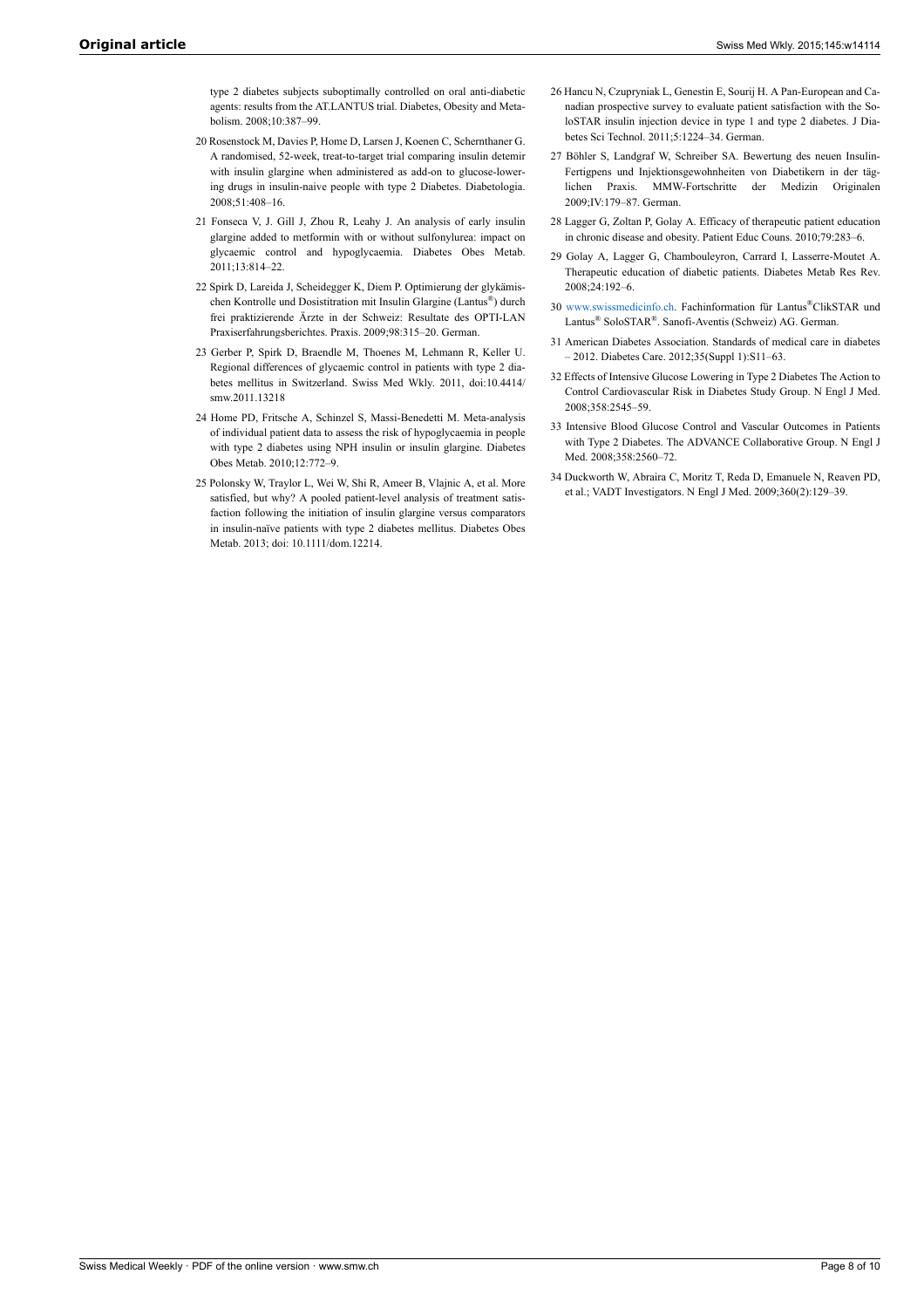# **Figures (large format)**



### **Figure 1**

Assessment of efficacy (blood glucose control) by physician, evaluation of satisfaction with therapy and device by patients: Proportions of physicians and patients who were "very satisfied", "satisfied", "dissatisfied" or "very dissatisfied" (per protocol population, n = 300).



Weight change in relation to improvement of HbA<sub>1c</sub>. Correlation of weight change and change in HbA<sub>1c</sub>, p = 0.01.